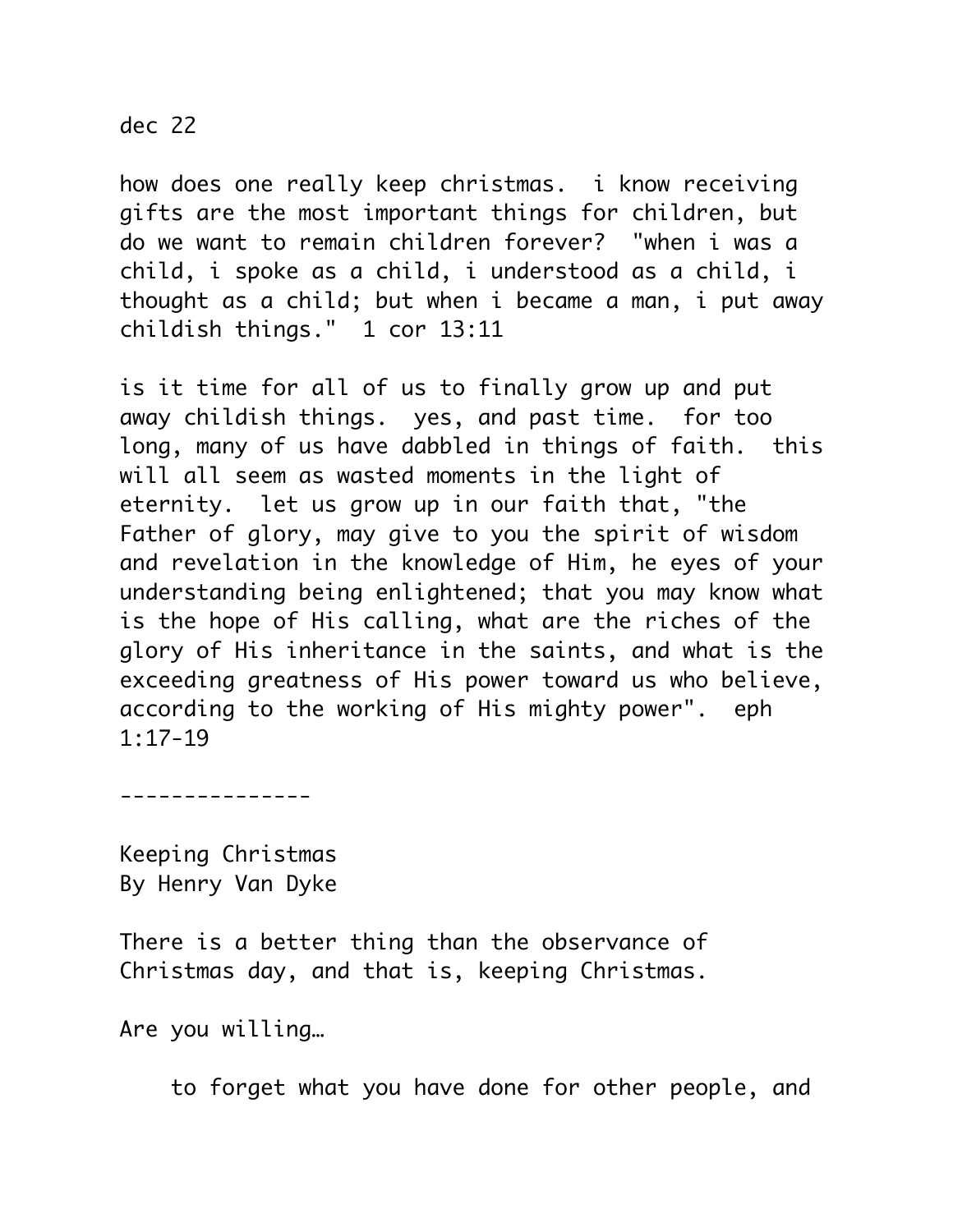to remember what other people have done for you;

 to ignore what the world owes you, and to think what you owe the world;

 to put your rights in the background, and your duties in the middle distance, and your chances to do a little more than your duty in the foreground;

 to see that men and women are just as real as you are, and try to look behind their faces to their hearts, hungry for joy;

 to own up to the fact that probably the only good reason for your existence is not what you are going to get out of life, but what you are going to give to life;

 to close your book of complaints against the management of the universe, and look around you for a place where you can sow a few seeds of happiness.

Are you willing to do these things even for a day? Then you can keep Christmas.

Are you willing…

 to stoop down and consider the needs and desires of little children;

 to remember the weakness and loneliness of people growing old;

 to stop asking how much your friends love you, and ask yourself whether you love them enough;

 to bear in mind the things that other people have to bear in their hearts;

 to try to understand what those who live in the same home with you really want, without waiting for them to tell you;

to trim your lamp so that it will give more light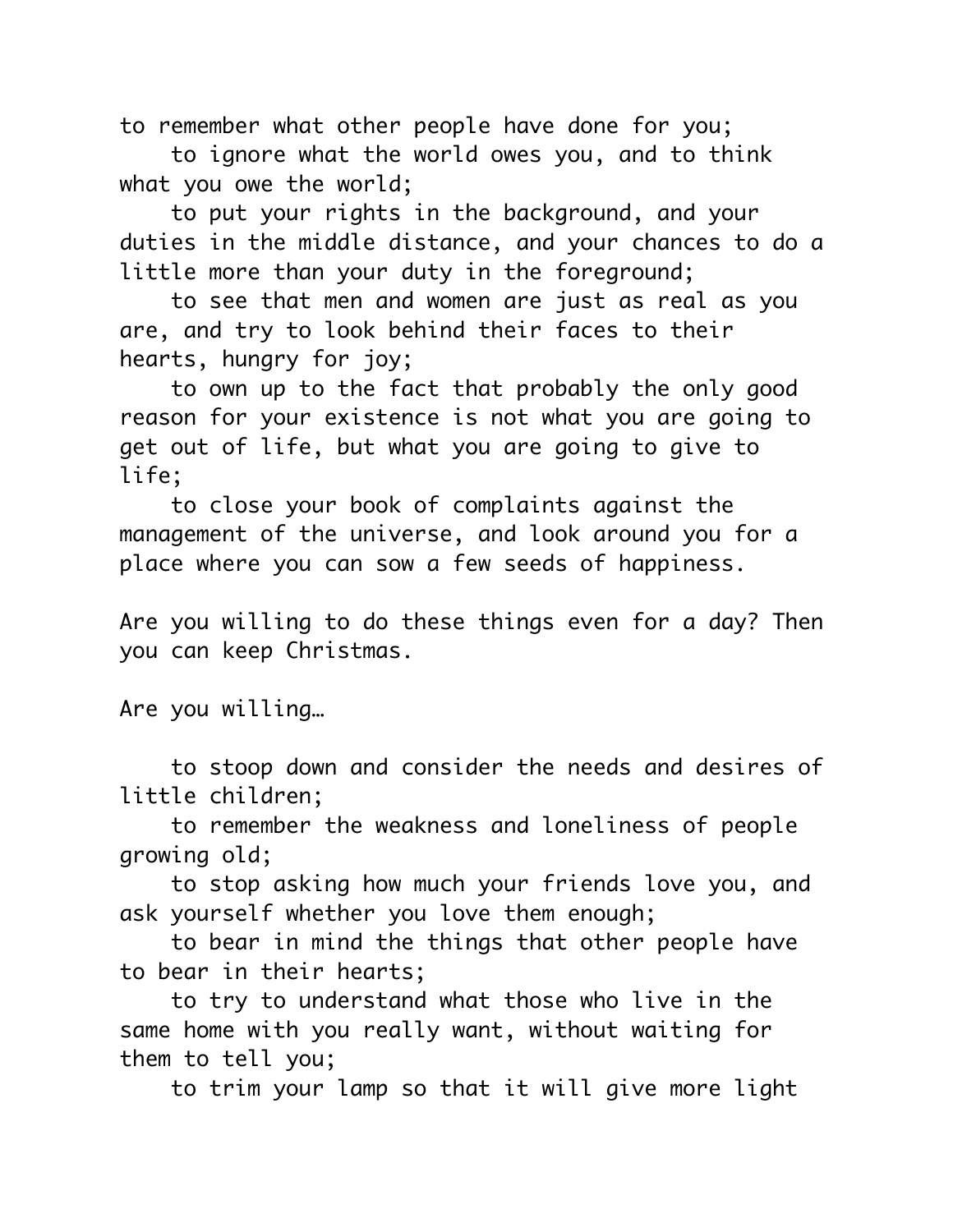and less smoke, and to carry it in front so that your shadow will fall behind you;

 to make a grave for your ugly thoughts, and a garden for your kindly feelings, with the gate open—

Are you willing to do these things, even for a day? Then you can keep Christmas.

Are you willing…

 to believe that love is the strongest thing in the world—

 stronger than hate, stronger than evil, stronger than death—

 and that the blessed life which began in Bethlehem nineteen hundred years ago is the image and brightness of the Eternal Love?

Then you can keep Christmas.

And if you can keep it for a day, why not always?

But you can never keep it alone.

----------------

no, we are never alone. our goal is to live for His glory or to die for His glory. we know that whether we live or die, we are His. we are bride to the soon coming King. they often say that anticipation is the greatest part. i do not think that will hold true in this instance. it can be enough to keep us going, but nothing can compare to what awaits us. "whom having not seen you love. though now you do not see Him, yet